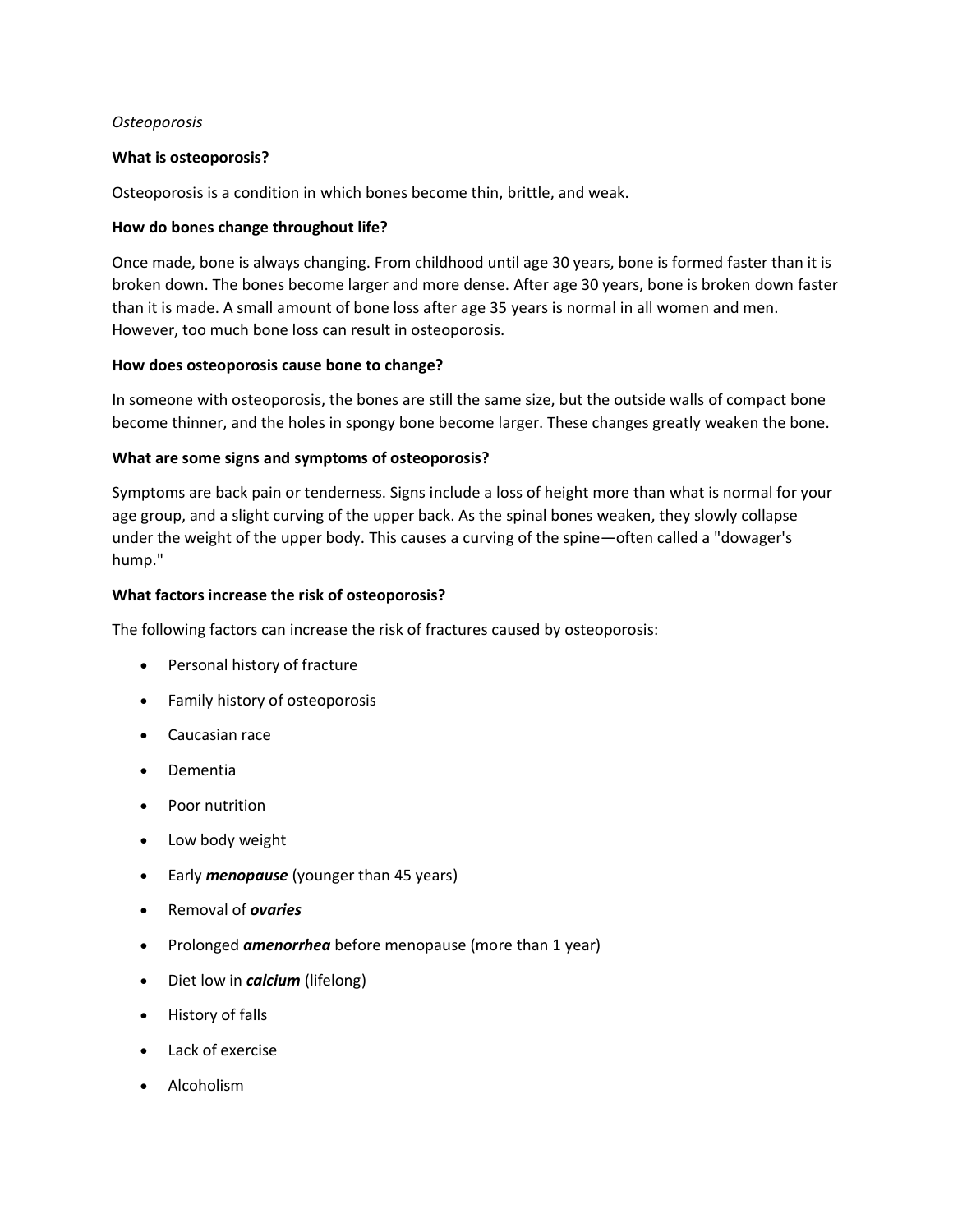- Vision problems
- Certain medications

# **How can osteoporosis be prevented?**

Exercise increases bone mass before menopause and slows bone loss after menopause. Just as muscles become stronger with regular exercise, so do bones. Bones are strengthened by having the muscles pull on them.

Calcium slows the rate of bone loss. If the amount of calcium in the bloodstream is too low, it will be taken from the bones to supply the rest of the body. Women aged 51 years and older need 1,200 mg of calcium per day. The National Institutes of Health recommends 1,500 mg of calcium per day for postmenopausal women who do not take *hormone therapy* and all women older than 65 years.

Good sources of calcium are dairy products, such as milk and yogurt. Other sources are leafy green vegetables, nuts, seafood, and juices and cereals that are fortified with calcium. You may need to take calcium supplements. Be aware, however, that your body can only absorb about 500 mg of calcium at one time. If you take more, try to divide it into two doses.

# **What is a bone mineral density test?**

A bone mineral density test measures bone mass in the heel, spine, hip, hand, or wrist. Measuring one area can give your health care provider a sense of your bone density in other parts of your skeleton. A bone density test can help detect problems before a fracture occurs.

# **Who should have a bone mineral density test?**

All women aged 65 years and older or younger women who have had a bone fracture should be tested for bone mineral density no more than every 2 years. Testing also may be suggested for postmenopausal women younger than 65 years who have one or more risk factors for osteoporosis.

# **How is a bone mineral density test performed?**

The devices used for the tests vary, but all involve X-rays or beams from other energy sources. The tests can take as little as 1 minute or as much as 40 minutes.

# **What treatment is available for osteoporosis?**

Bisphosphonates are used to slow bone breakdown. To treat osteoporosis, they are used to help increase bone density and reduce the risk of fractures. Although rare, side effects may include nausea, stomach pain, and digestive problems.

Raloxifene is a type of selective *estrogen* receptor modulator (SERM) that helps strengthen the tissues of the bones. Selective estrogen receptor modulators may be a good choice for women who need protection from osteoporosis but cannot or do not want to take hormone therapy. However, it only protects bones for as long as you use it.

Another medication used to slow the breaking down of bone is called calcitonin. It can be given by injection or nasal spray. Parathyroid hormone also may be used to increase bone density and reduce the risk of fractures.